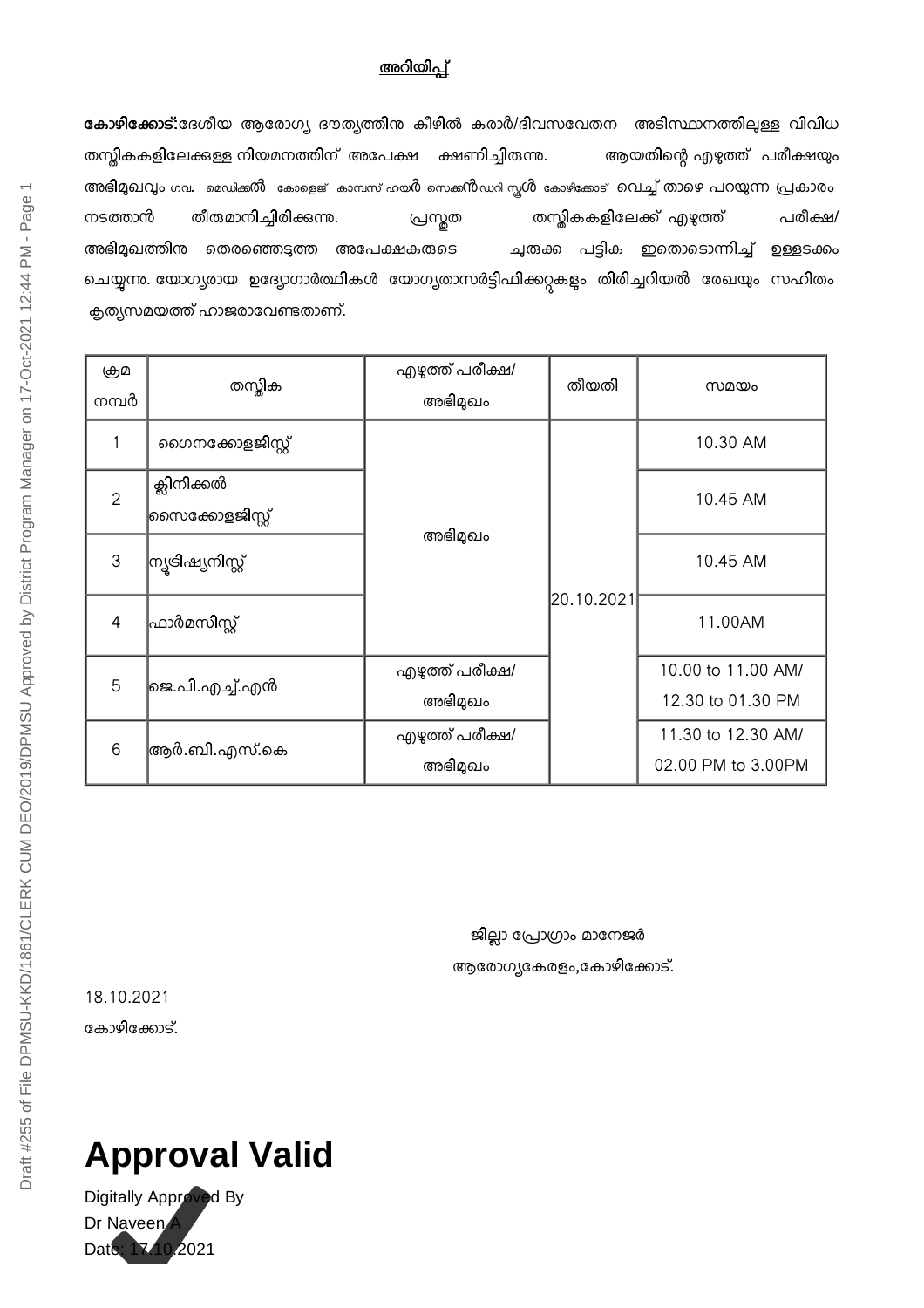Reason: Approved

The document is digitally approved. Hence signature is not needed.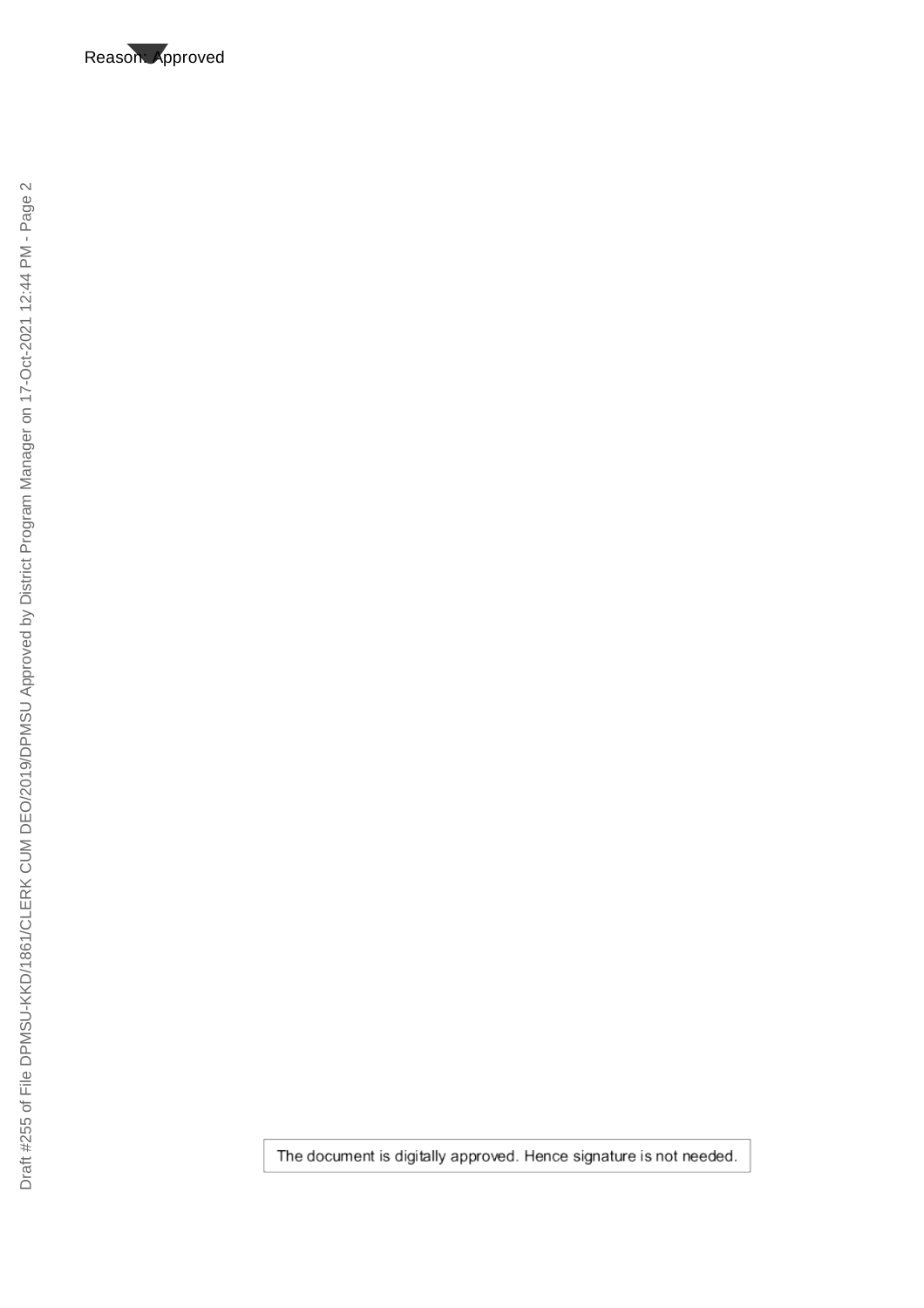**Eligible Candidates for the post of Gynaecologist**

| <b>Reg.No</b> | Name of the Applicant | Date of Birth |
|---------------|-----------------------|---------------|
|               | Dhanya Menon          | 03/08/1986    |
|               | <b>SREYA S PRASAD</b> | 17/04/1989    |

**Eligible Candidates for the post of Nutritionist** 

| <b>Reg.No</b> | Name of the Applicant | Date of Birth |
|---------------|-----------------------|---------------|
|               | INEETHU.RAJ.S         | 26/11/1994    |

## **Eligible Candidates for the post of JPHN**

| Reg.No                  | <b>Name of the Applicant</b> | Date of Birth |
|-------------------------|------------------------------|---------------|
| $\mathbf{1}$            | Ahsana.S                     | 29/10/2000    |
| $\overline{\mathbf{c}}$ | Aiswarya T                   | 29/05/1997    |
| 3                       | Ajna Raj                     | 21/10/1999    |
| 4                       | <b>AKHILA S</b>              | 14/09/1997    |
| 5                       | Alfiya Beevi S               | 01/07/2000    |
| 6                       | <b>ALPHONSA SEBASTIAN</b>    | 14/10/1992    |
| $\overline{7}$          | AMJADA A                     | 11/10/1997    |
| 8                       | <b>AMRUTHA K M</b>           | 11/10/1999    |
| 9                       | Anakha Raj. M10              | 26/10/2020    |
| 10                      | ANCY S S                     | 30/08/2000    |
| 11                      | <b>ANIMOL R</b>              | 04/12/1999    |
| 12                      | ANISHA ALBERT                | 18/02/1999    |
| 13                      | ANJANA K M                   | 23/12/2000    |
| 14                      | Ansumol Saji                 | 09/10/2000    |
| 15                      | ANUJA PR                     | 18/09/2000    |
| 16                      | <b>ANUMOL PS</b>             | 09/08/1989    |
| 17                      | ANUPAMA A                    | 05/05/1994    |
| 18                      | Anusree R                    | 07/04/2001    |
| 19                      | APARNA A A                   | 20/07/2000    |
| 20                      | APARNA NT                    | 14/10/1997    |
| 21                      | Aparna s                     | 22/09/1999    |
| 22                      | Aparna.P                     | 26/04/2000    |
| 23                      | <b>ARCHANA S</b>             | 23/10/2000    |
| 24                      | ARYA A U                     | 22/07/2001    |
| 25                      | Arya K H                     | 04/10/2000    |
| 26                      | ARYA K S                     | 23/07/2000    |
| 27                      | <b>ARYAMOLTS</b>             | 16/07/1998    |
| 28                      | Asha v m                     | 22/04/1984    |
| 29                      | <b>ASWATHI P N</b>           | 15/03/1999    |
| 30                      | <b>ASWATHY KS</b>            | 18/09/2000    |
| 31                      | <b>ATHIRA NP</b>             | 16/06/2000    |
| 32                      | ATHIRA RADHAKRISHNAN         | 07/09/1996    |
| 33                      | <b>ATHIRA SANTHOSH</b>       | 10/06/2000    |
| 34                      | <b>ATHULYA B S</b>           | 10/09/2000    |
| 35                      | Ayana B S                    | 05/12/1999    |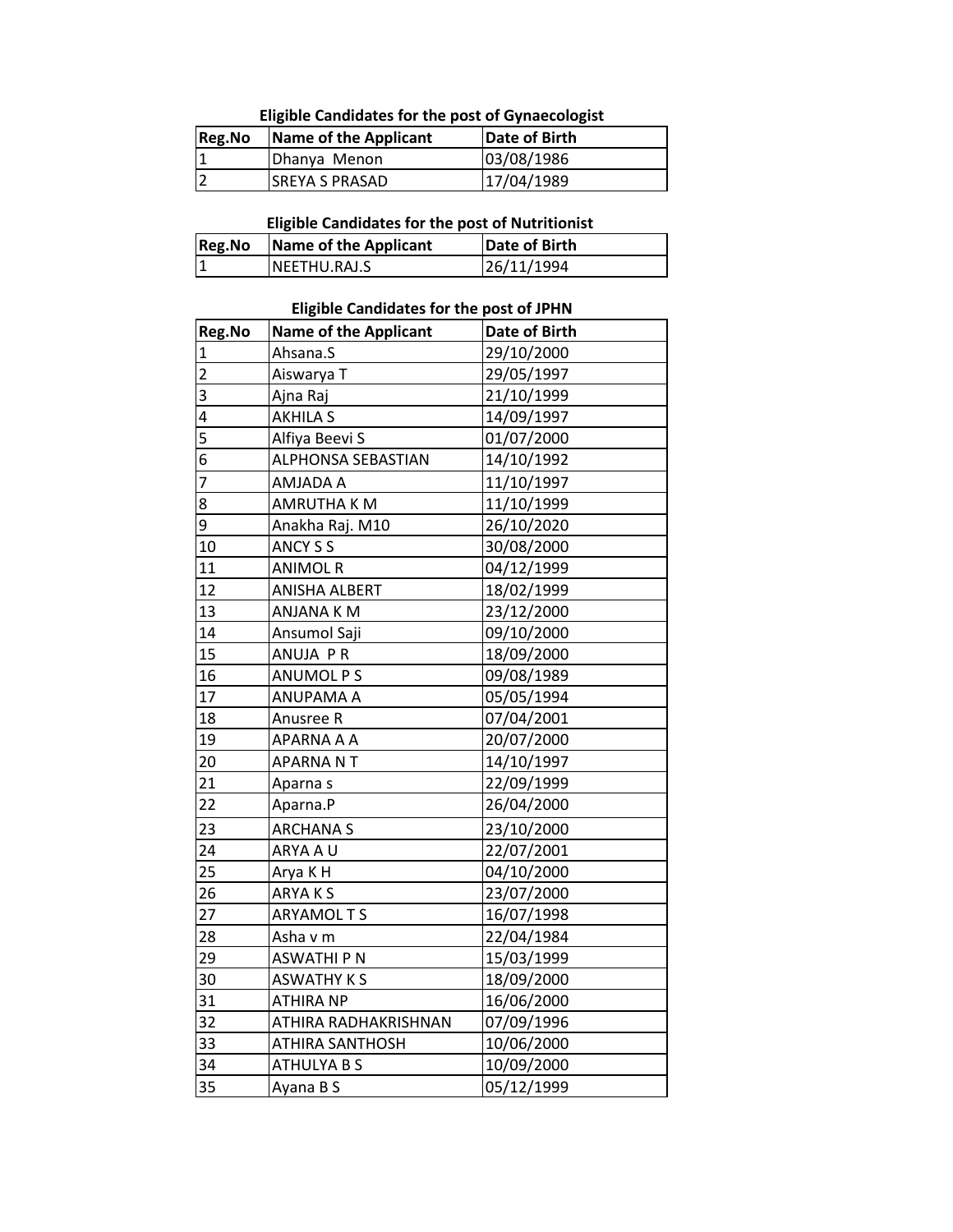| 36 | <b>AYANA BS</b>          | 16/05/1999 |
|----|--------------------------|------------|
| 37 | BAREERA.P                | 09/01/2000 |
| 38 | <b>BIJINA BAIJU</b>      | 11/09/2000 |
| 39 | BinshaBadhar s           | 25/04/2000 |
| 40 | <b>BINSI CK</b>          | 29/03/1982 |
| 41 | <b>CHRISTY DAS</b>       | 29/01/2001 |
| 42 | Devika .S.Lal            | 23/05/2000 |
| 43 | DRISHYA RADHAKRISHNAN    | 02/09/1997 |
| 44 | Fathima jinu v p         | 17/12/2000 |
| 45 | Fathima Sabreen          | 01/08/2000 |
| 46 | Fousy vk                 | 03/03/2000 |
| 47 | fousy vk                 | 03/03/2000 |
| 48 | <b>GEETHUR</b>           | 19/08/1998 |
| 49 | Harishma H S             | 27/12/1997 |
| 50 | <b>HARITHA S</b>         | 07/05/1999 |
| 51 | <b>JESLY ANTONY</b>      | 05/02/1992 |
| 52 | <b>KAVYA K S</b>         | 20/08/1998 |
| 53 | Kavyarajan Ir            | 15/05/1995 |
| 54 | <b>KRISHNA PRIYA P P</b> | 30/09/2000 |
| 55 | LAYA M N                 | 07/05/2000 |
| 56 | <b>MINOOLIYA K</b>       | 30/09/1996 |
| 57 | NANDA RAVEENDRAN         | 04/03/2001 |
| 58 | <b>NEENU REGHU</b>       | 05/08/1997 |
| 59 | <b>NEENU REGHU</b>       | 05/08/1997 |
| 60 | <b>NEETHUK</b>           | 25/03/1998 |
| 61 | NIMMI MOL M              | 08/07/1999 |
| 62 | <b>NUBILA VO</b>         | 11/06/2000 |
| 63 | PANCHAMI KT              | 02/05/1999 |
| 64 | Rahmana R                | 14/09/2000 |
| 65 | RASHA SHARIN.S.R         | 22/03/2000 |
| 66 | <b>RASHMIK</b>           | 25/03/1992 |
| 67 | Refgana sk               | 04/11/2001 |
| 68 | <b>REMYASP</b>           | 09/02/1983 |
| 69 | <b>RESHMAC</b>           | 18/08/1997 |
| 70 | Reshmi Raj               | 08/11/1976 |
| 71 | <b>RESMITS</b>           | 27/04/1985 |
| 72 | RUKSANA MUHAMMED         | 27/02/2001 |
| 73 | SAFVANA ZAKEER           | 22/11/2000 |
| 74 | SAHLA P A                | 03/09/1999 |
| 75 | SAIHA S S                | 13/06/1999 |
| 76 | SAJINA NARAYANAN         | 20/06/1996 |
| 77 | SAJITHA S                | 07/04/1997 |
| 78 | Sana fathima pk          | 12/04/2000 |
| 79 | Saranya CS               | 02/03/1998 |
| 80 | Shahala ck               | 15/11/2000 |
| 81 | SHAHANA                  | 27/07/1999 |
| 82 | SHAHANA M                | 17/06/2000 |
| 83 | Shamnamol CN             | 16/08/2000 |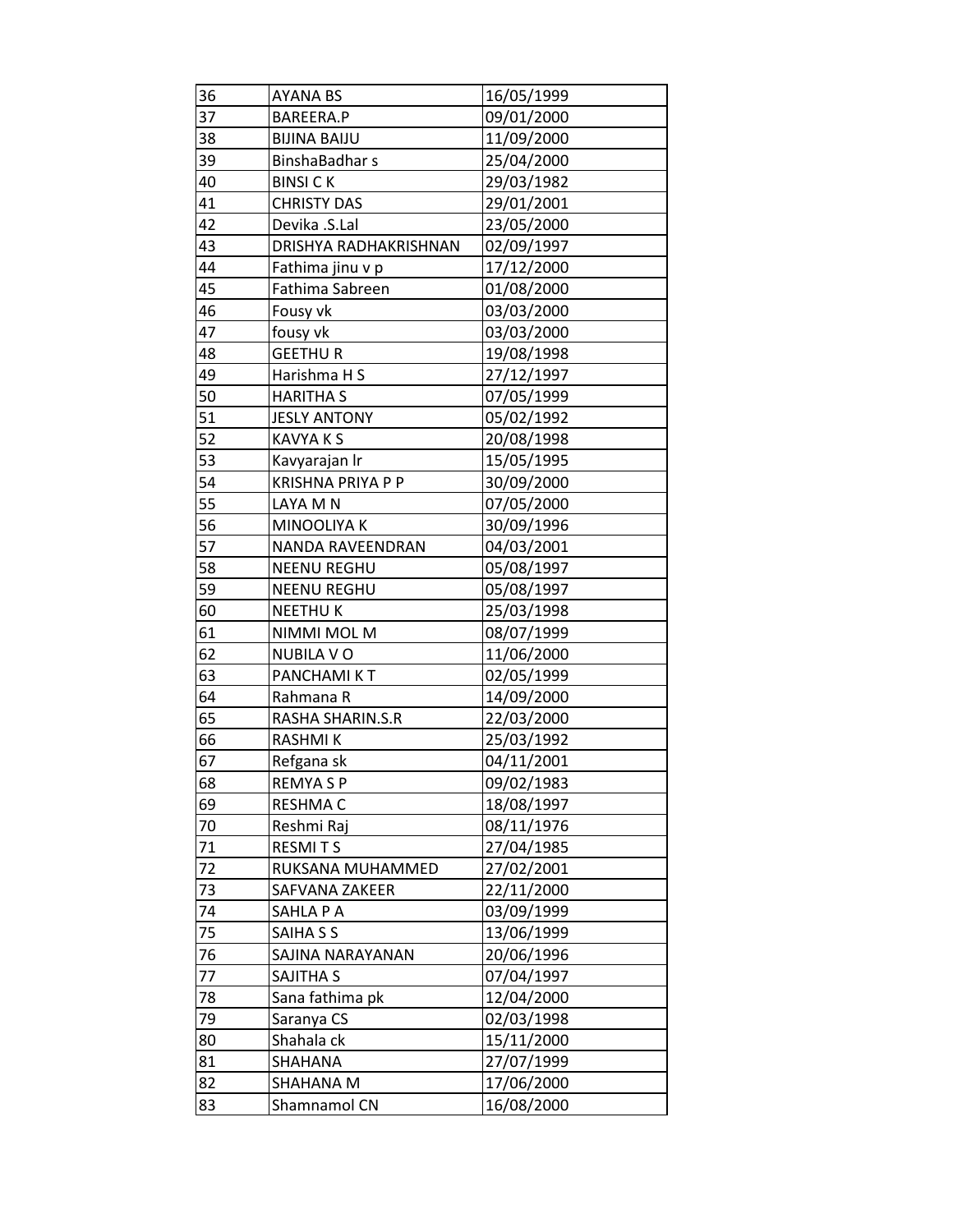| 84  | <b>SHANI SHAMS</b>   | 18/12/2000 |
|-----|----------------------|------------|
| 85  | Shareefa beagum b    | 13/04/1996 |
| 86  | <b>SHILPAKK</b>      | 15/05/1997 |
| 87  | SHILPA M B           | 01/06/2000 |
| 88  | SNEHA RAVEENDRAN     | 06/10/2000 |
| 89  | SNEHA S S            | 15/01/2001 |
| 90  | Sreelakshmi Studimon | 14/10/2000 |
| 91  | <b>SUCHITHRA</b>     | 17/07/1981 |
| 92  | Sufina Nishad        | 23/08/2000 |
| 93  | <b>SUHAILA N.M</b>   | 01/09/2001 |
| 94  | <b>SUKANYA K S</b>   | 10/11/1997 |
| 95  | <b>SUKANYA SUNIL</b> | 27/09/2000 |
| 96  | Sulfiya              | 07/03/2000 |
| 97  | <b>SUMAYYA S</b>     | 20/07/1998 |
| 98  | Sumayya Sharafudeen  | 11/05/1999 |
| 99  | THEERTHA P T         | 10/05/1997 |
| 100 | <b>VIDHYA M P</b>    | 30/05/1998 |
| 101 | Vinayapriya babu     | 27/05/2001 |
| 102 | Vineetha s           | 06/06/1998 |

## **Eligible Candidates for the post of RBSK Nurse**

| Sl.No          | <b>Name of the Applicant</b> | <b>Date of Birth</b> |
|----------------|------------------------------|----------------------|
| $\mathbf{1}$   | Abhirami M                   | 02/05/1997           |
| $\overline{2}$ | AHALYA U RAJ                 | 24/05/1998           |
| 3              | Ahsana.S                     | 29/10/2000           |
| 4              | Aiswarya T                   | 29/05/1997           |
| 5              | AJNA RAJ                     | 21/10/1999           |
| 6              | Alfiya Beevi S               | 01/07/2000           |
| $\overline{7}$ | ALPHONSA SEBASTIAN           | 14/10/1992           |
| 8              | AMJADA A                     | 11/10/1997           |
| 9              | <b>AMRUTHA K M</b>           | 11/10/1999           |
| 10             | Anakha Raj. M                | 26/10/2000           |
| 11             | <b>ANISHA ALBERT</b>         | 18/02/1999           |
| 12             | ANJANA K M                   | 23/12/2000           |
| 13             | Ansumol                      | 09/10/2000           |
| 14             | Anu S                        | 25/05/2000           |
| 15             | Anusree R                    | 07/04/2001           |
| 16             | APARNA A A                   | 20/07/2000           |
| 17             | APARNANT                     | 14/10/1997           |
| 18             | Aparna s                     | 22/09/1999           |
| 19             | APARNA VIJAYAN               | 29/09/2000           |
| 20             | ARYA A U                     | 22/07/2001           |
| 21             | Arya KH                      | 04/10/2000           |
| 22             | Asha v m                     | 22/04/1984           |
| 23             | ASWATHI P N                  | 15/03/1999           |
| 24             | <b>ATHIRA NP</b>             | 16/06/2000           |
| 25             | ATHIRA RADHAKRISHNAN         | 07/09/1996           |
| 26             | ATHULYA K                    | 03/02/1997           |